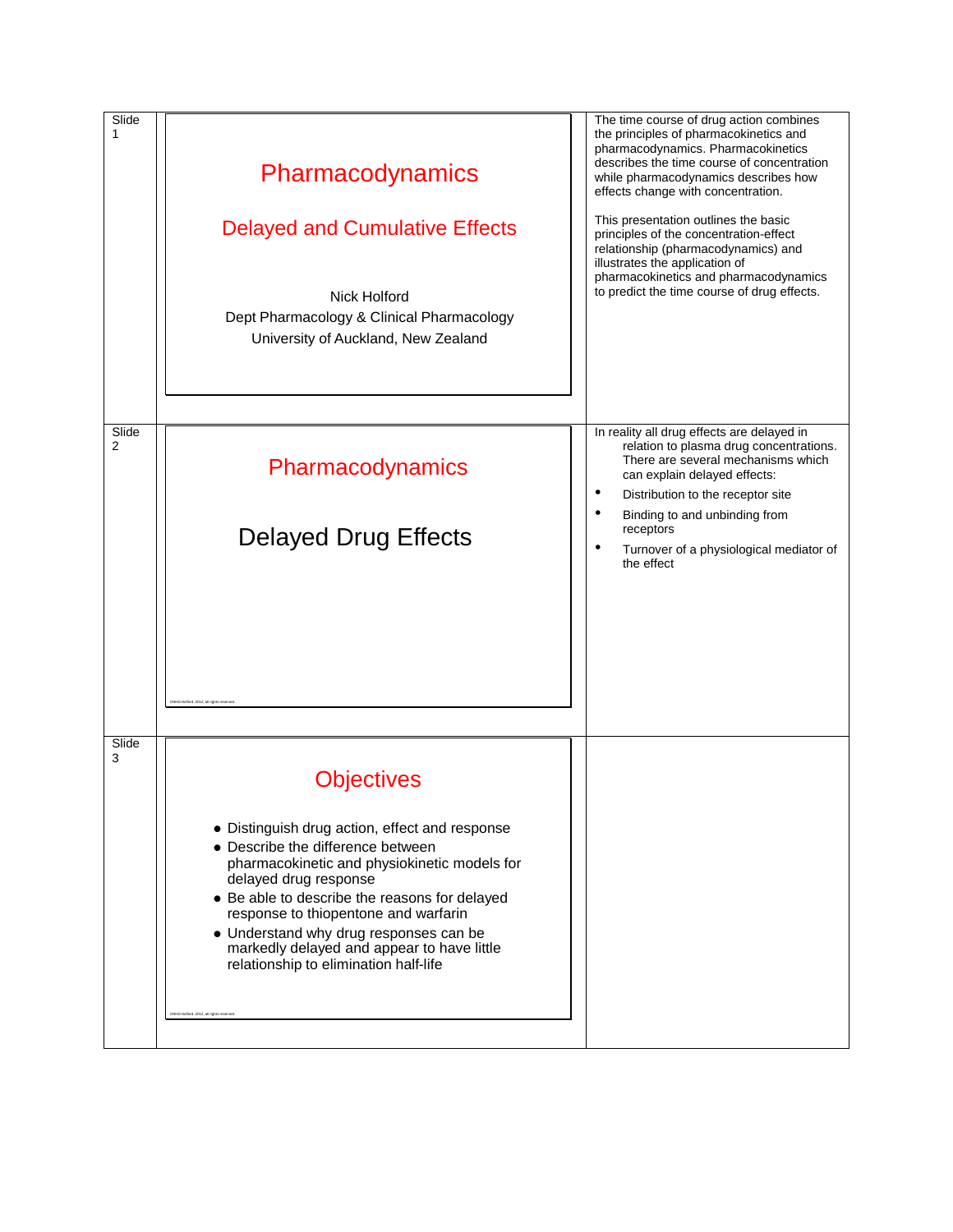| Slide<br>4 | <b>Delayed Drug Effects</b><br>• Distribution to Effect Site<br>» pharmaco-kinetics<br>• Binding to Drug Receptor<br>» ligand-kinetics<br>• Physiological Intermediate<br>» physio-kinetics<br>NHG Holford, 2012, all rights reserved                             | Delayed drug effects may be due to any of<br>these mechanisms but usually one is<br>dominant. It takes time for drug to distribute<br>to the site of action and then bind to its<br>receptor. After receptor binding it then takes<br>time for the drug action to change<br>physiological intermediate substances<br>before the drug response is observed.<br>While it is possible sometimes to distinguish<br>all of these mechanisms it is most common<br>to identify only one delay process. If the<br>delays are short (minutes) then the<br>mechanism is probably a distribution<br>process whereas if the delay is long (hours<br>or longer) then the mechanism is more likely<br>to be physiological. Receptor binding delays<br>are usually short but there some well<br>understand examples (e.g. digoxin) where<br>the delay can be measured in hours.                                                                                                                                                                                                                                                                             |
|------------|-------------------------------------------------------------------------------------------------------------------------------------------------------------------------------------------------------------------------------------------------------------------|----------------------------------------------------------------------------------------------------------------------------------------------------------------------------------------------------------------------------------------------------------------------------------------------------------------------------------------------------------------------------------------------------------------------------------------------------------------------------------------------------------------------------------------------------------------------------------------------------------------------------------------------------------------------------------------------------------------------------------------------------------------------------------------------------------------------------------------------------------------------------------------------------------------------------------------------------------------------------------------------------------------------------------------------------------------------------------------------------------------------------------------------|
| Slide<br>5 | <b>Terminology</b><br>• Drug Action<br>» on a receptor<br>• Drug Effect<br>» receptor mediated change in a<br>physiological intermediate<br>• Drug Response<br>» observed consequence of physiological<br>intermediate<br>CNHG Holford, 2012, all rights reserved | It can be helpful when dealing with delayed<br>drug effects to use a special set of words to<br>describe what a drug is doing.<br>The first step is for a drug to have it's action<br>at a receptor. This is at it's site of action<br>and reflects the instantaneous<br>consequences of the drug at it's binding<br>site. Binding may be to a receptor e.g. a<br>beta agonist binding to an adrenoceptor in<br>the lung. Other sites of action include an<br>enzyme, a transporter, an ion channel, etc.<br>Drug delays due to distribution and binding<br>to the receptor take place before the drug<br>action.<br>Physiological changes e.g. production of<br>cyclic AMP, then lead to a drug effect e.g.<br>bronchial smooth muscle relaxation. The<br>effect of a drug is the observable<br>consequence of the drug action and is<br>usually delayed as a consequence of the<br>turnover of one or more physiological<br>mediators.<br>Finally a drug response is observed e.g.<br>increased airway peak flow in an asthmatic.<br>There may be additional delays due to other<br>physiological interactions and feedback<br>mechanisms. |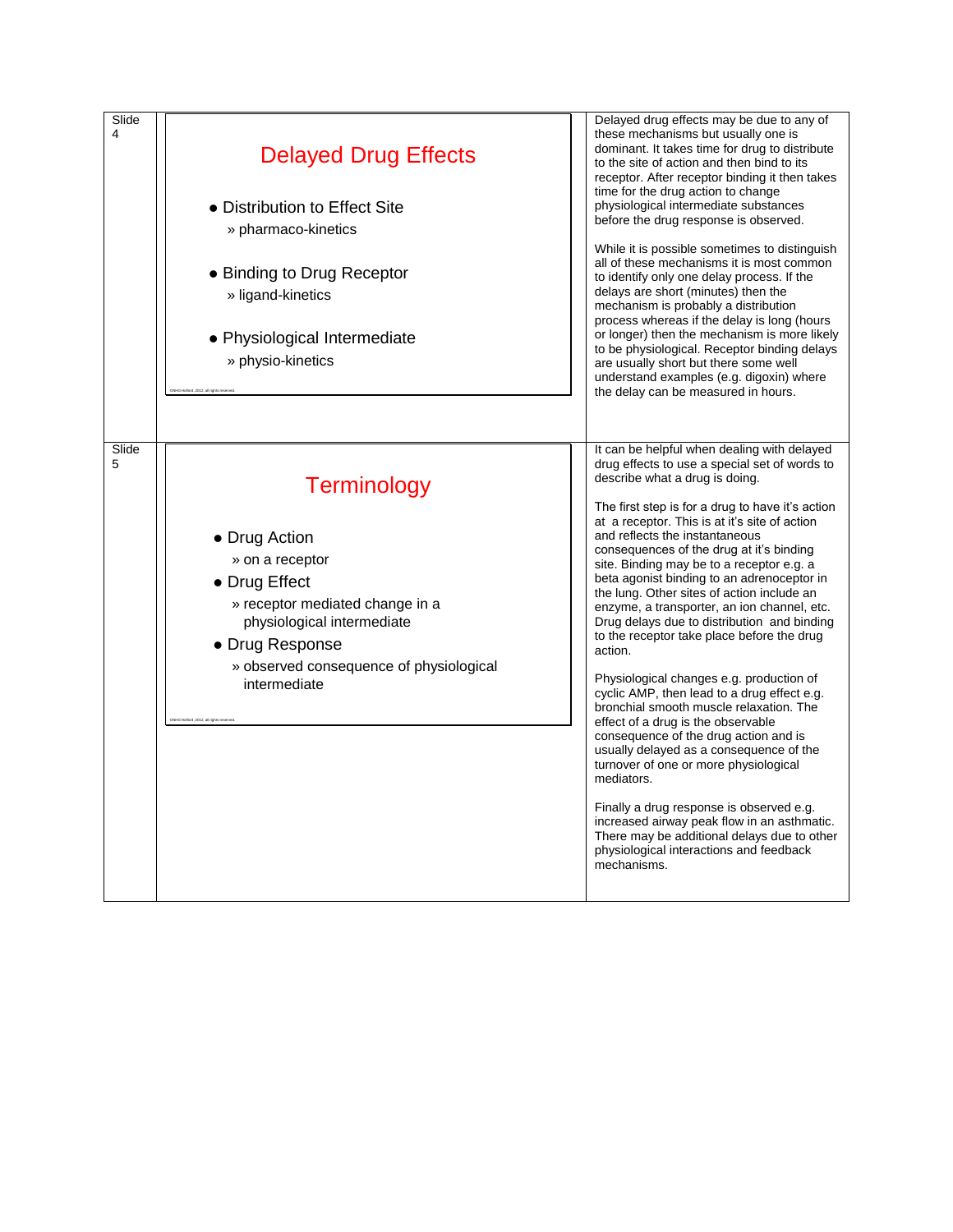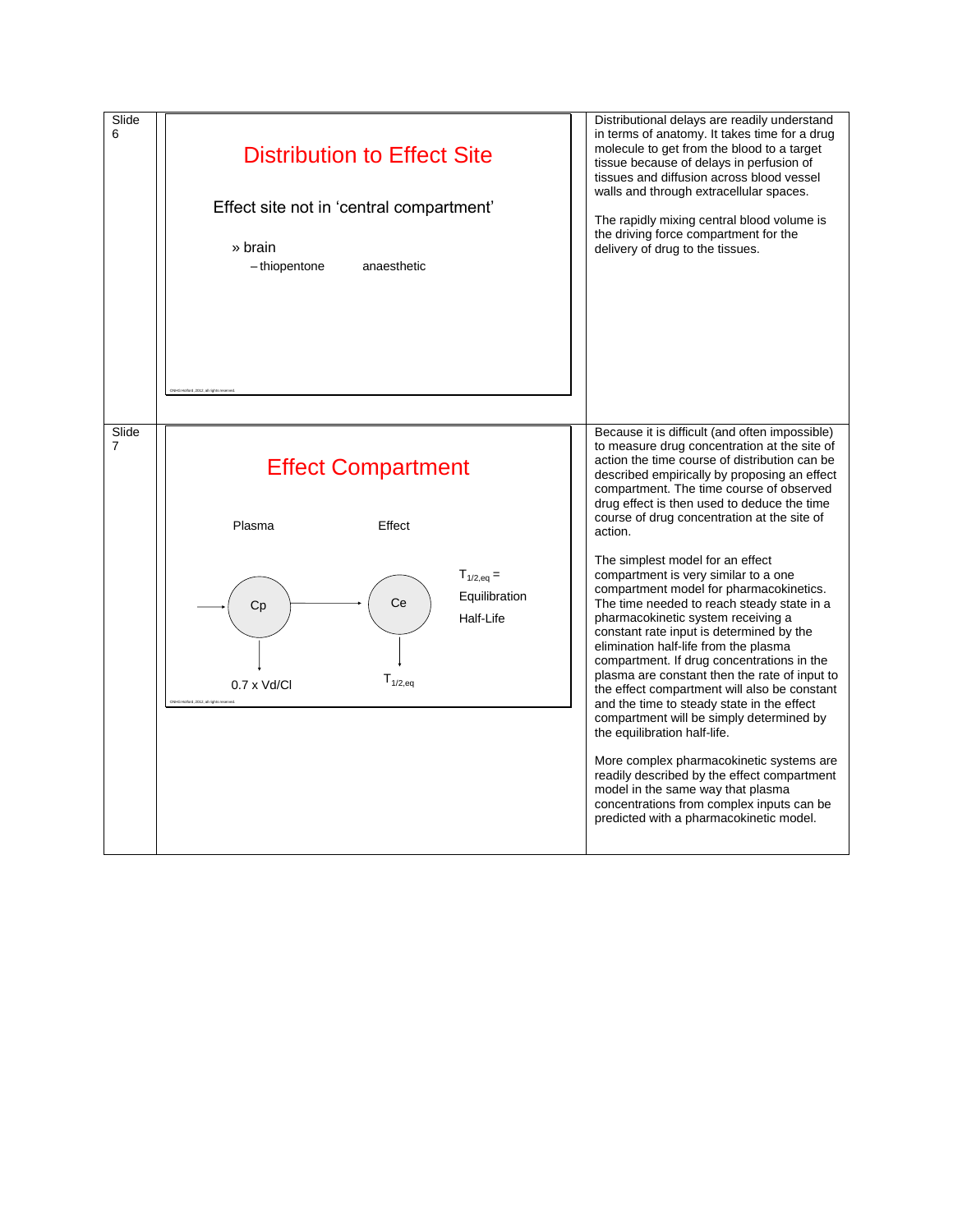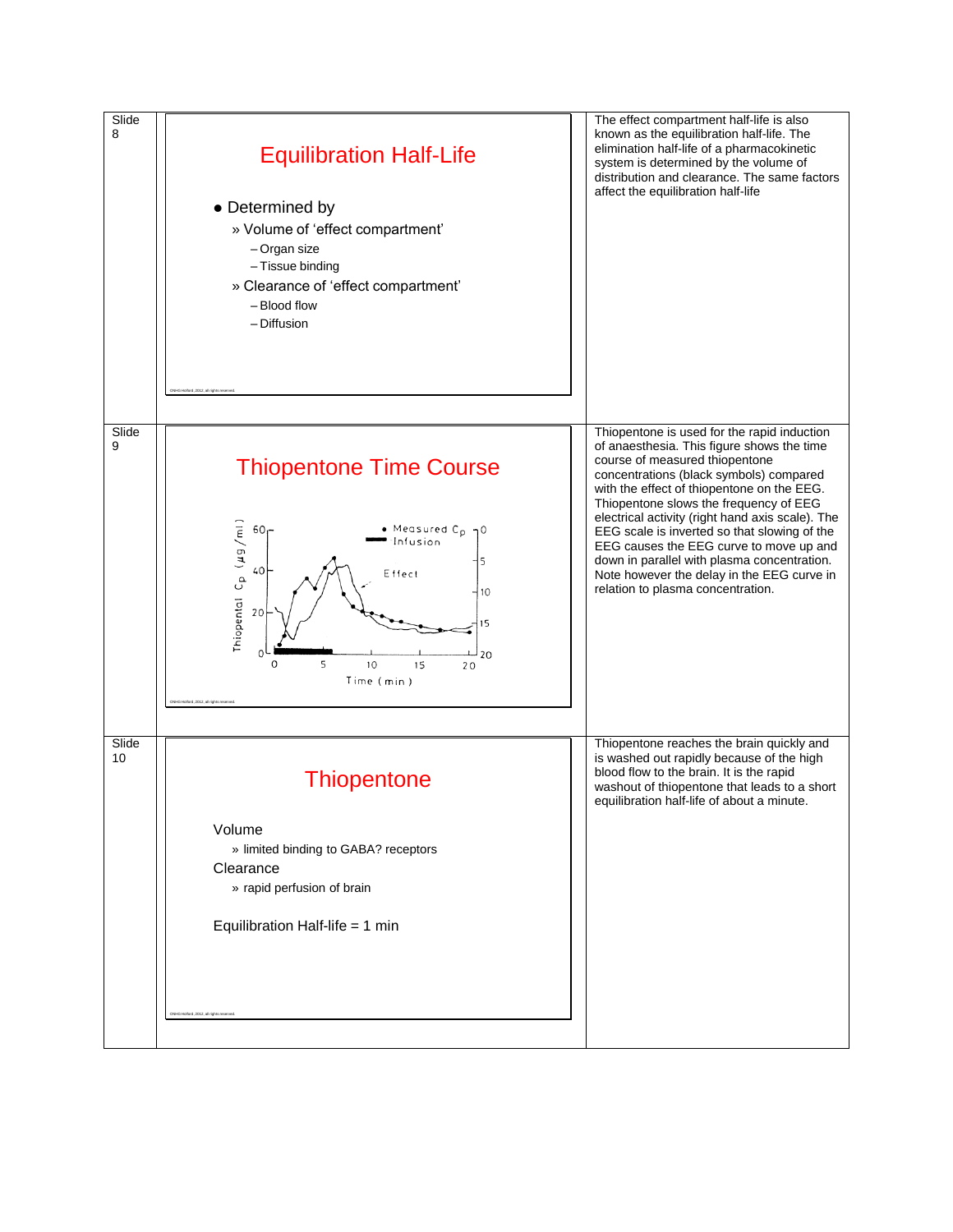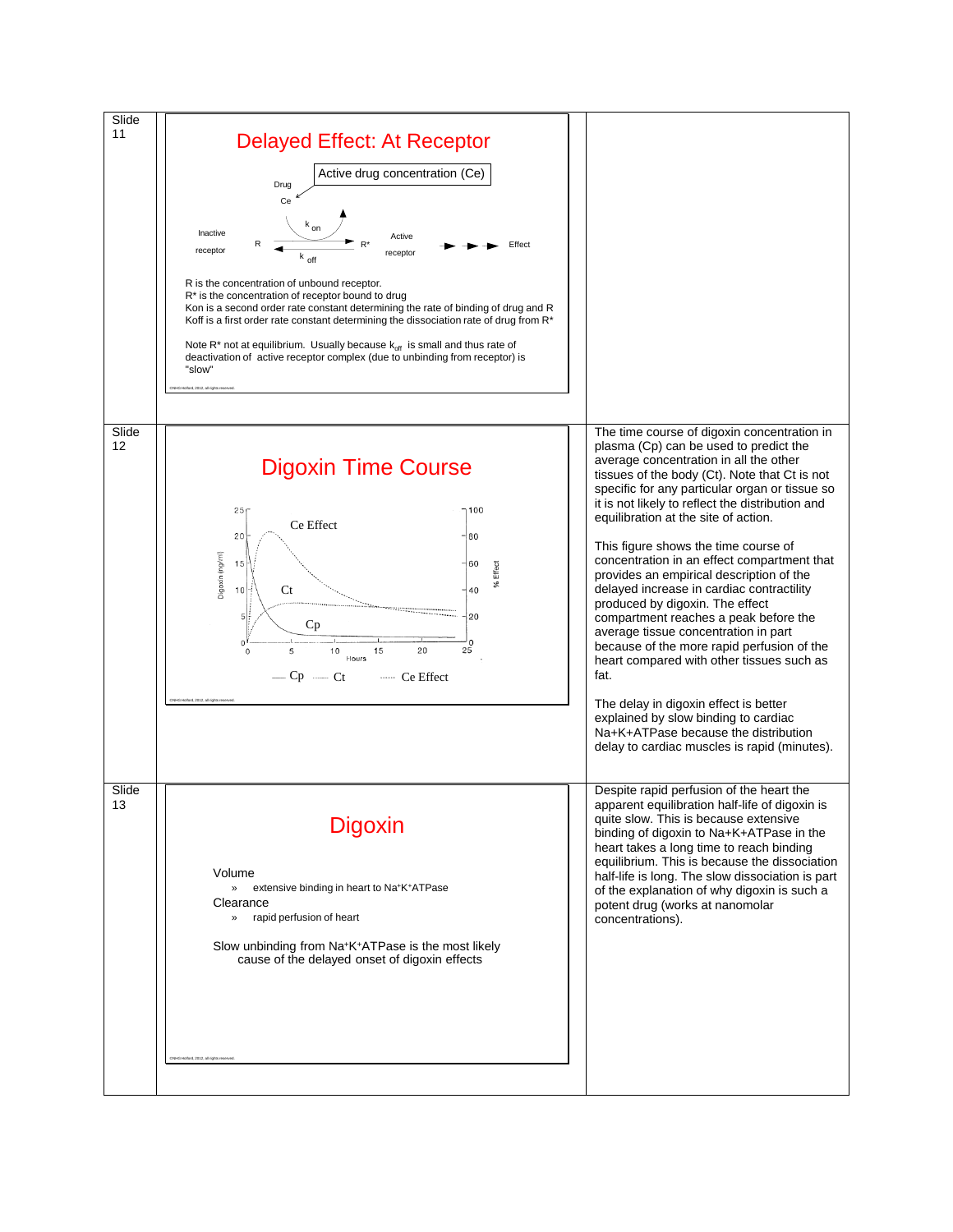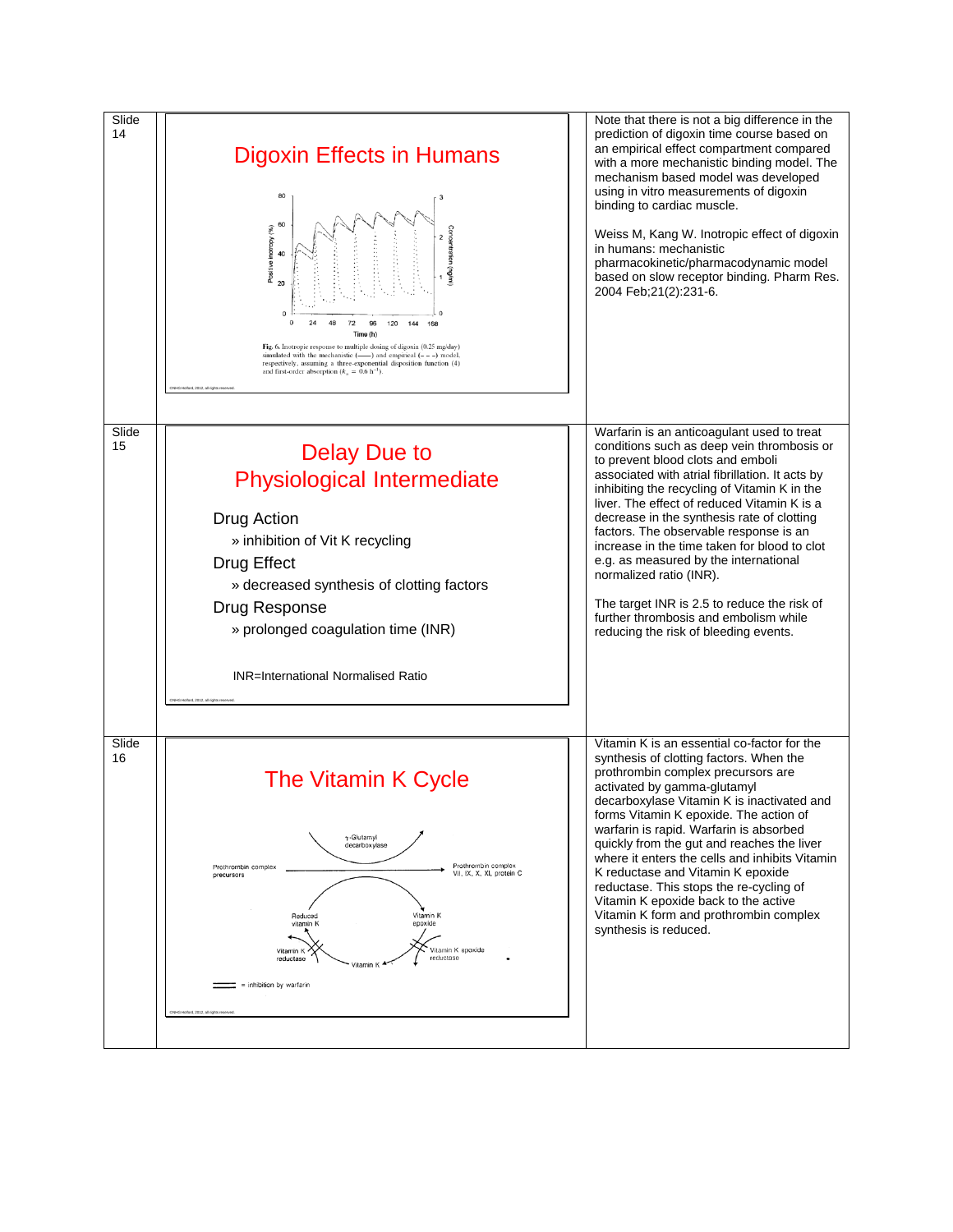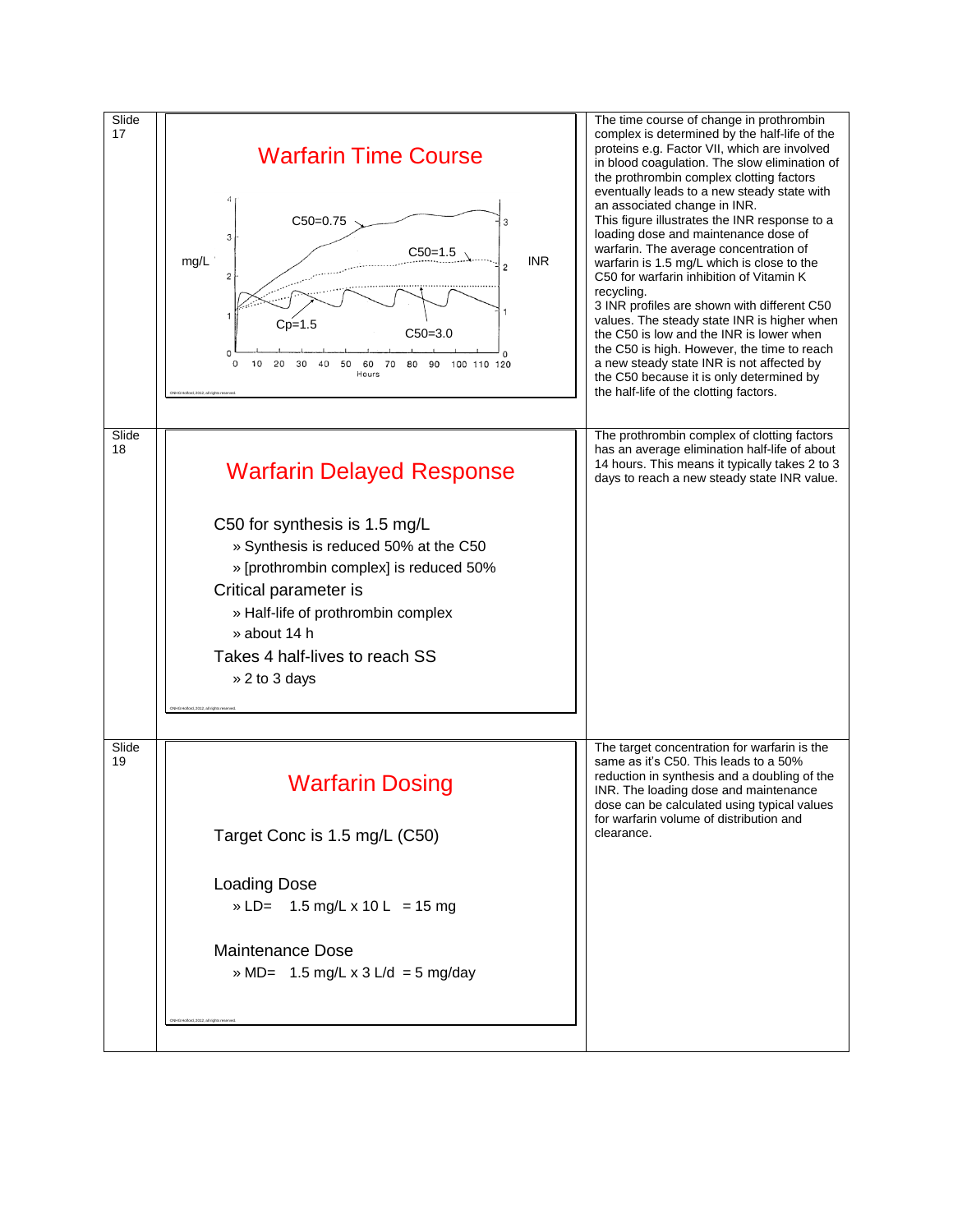| Slide<br>20 | <b>Warfarin Dose Adjustment</b><br>Measure INR daily<br>Wait at least 2 days before changing dose<br>Warfarin takes 7 days to reach a new<br>steady state<br>NHG Holford, 2012, all rights reserve                                                                                                                                                                                                             | Because of the long half-life of warfarin it is<br>always helpful to use a loading dose to<br>reach the target concentration more quickly.<br>However, it also takes 2 days after reaching<br>the new warfarin steady state before the<br>INR steady state is reached. This means<br>that dose adjustments of warfarin must be<br>based on INR measurements made at least<br>2 days previously.                                                                                                                                                                                                                                                                                                                                  |
|-------------|----------------------------------------------------------------------------------------------------------------------------------------------------------------------------------------------------------------------------------------------------------------------------------------------------------------------------------------------------------------------------------------------------------------|----------------------------------------------------------------------------------------------------------------------------------------------------------------------------------------------------------------------------------------------------------------------------------------------------------------------------------------------------------------------------------------------------------------------------------------------------------------------------------------------------------------------------------------------------------------------------------------------------------------------------------------------------------------------------------------------------------------------------------|
| Slide<br>21 | <b>Physiological Intermediate</b><br><b>Examples</b><br>Angiotensin Converting Enzyme Inhibitors<br>(enalapril)<br>Delayed effect on blood pressure (1 week)<br>»<br>Half-life of Na <sup>+</sup> is about 2 days<br>»<br>Anti-Depressants (amitriptyline)<br>Delayed effect on depression (2 weeks)<br>»<br>Unidentified mediator<br>≫<br>A protein with a 4 day half-life?<br>»<br>Holford, 2012, all rights | Other examples of drug with delayed<br>responses due to physiological<br>intermediates are shown. The physiological<br>mediators of the blood pressure fall due to<br>angiotensin converting enzyme inhibition<br>are angiotensin (rapid effect) and sodium<br>(slow effect). It can take at least a week to<br>see the full blood pressure lowering effect<br>because of the long half-life of sodium.<br>Anti-depressants are commonly said to take<br>2 weeks to reach full effect. This might be<br>explained by the turnover of a mediator with<br>an half-life of several days. This is much<br>slower than the change in synaptic amine<br>concentrations produced by the action of<br>these drugs on amine transporters. |
| Slide<br>22 | Pharmacodynamics<br><b>Cumulative Drug</b><br>Responses<br>NHG Holford, 2012, all rights re                                                                                                                                                                                                                                                                                                                    | Many clinical outcome benefits and adverse<br>effects are a consequence of cumulative<br>drug action. The time course of drug action<br>can be used to predict cumulative<br>responses and explain phenomena such as<br>schedule dependence.                                                                                                                                                                                                                                                                                                                                                                                                                                                                                     |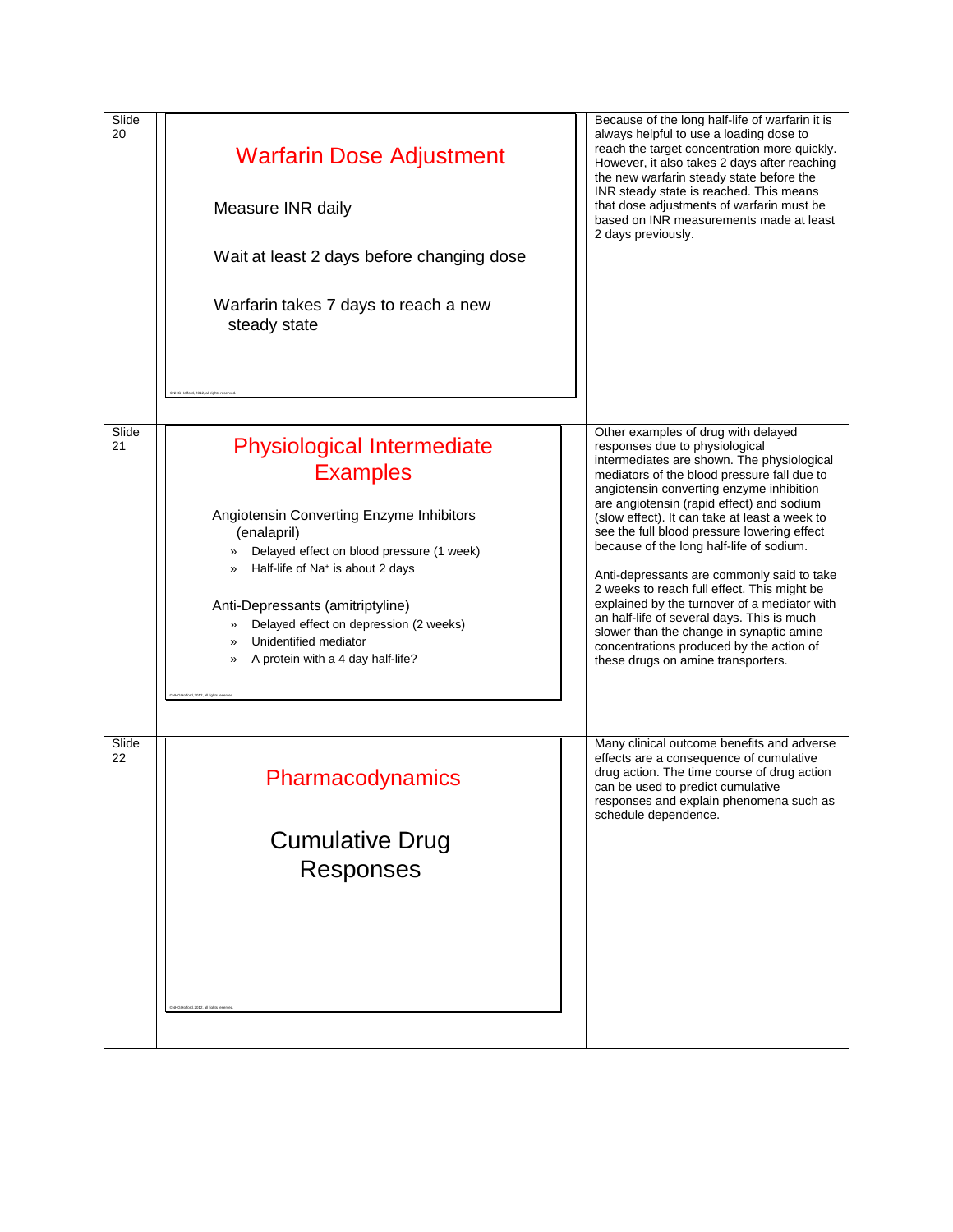| Slide<br>23 | <b>Objectives</b><br>• Understand the concepts of drug exposure<br>• Appreciate the difference between immediate<br>action, delayed effect and cumulative<br>response to a drug<br>• Describe the response to frusemide with<br>different dosing schedules<br>• Appreciate the basis of schedule dependence<br>of drug response e.g. in cancer<br>chemotherapy |                                                                                                                                                                                                                                                                                                                                                                                                                                                                                                                                                                                                                                                                                                                                                                                                                                                                                                                                                                                                                                                                                                                                                                                                                                                                                        |
|-------------|----------------------------------------------------------------------------------------------------------------------------------------------------------------------------------------------------------------------------------------------------------------------------------------------------------------------------------------------------------------|----------------------------------------------------------------------------------------------------------------------------------------------------------------------------------------------------------------------------------------------------------------------------------------------------------------------------------------------------------------------------------------------------------------------------------------------------------------------------------------------------------------------------------------------------------------------------------------------------------------------------------------------------------------------------------------------------------------------------------------------------------------------------------------------------------------------------------------------------------------------------------------------------------------------------------------------------------------------------------------------------------------------------------------------------------------------------------------------------------------------------------------------------------------------------------------------------------------------------------------------------------------------------------------|
| Slide<br>24 | <b>Terminology</b><br>• Drug Action<br>» on a receptor<br>• Drug Effect<br>» receptor mediated change in a<br>physiological intermediate<br>• Drug Response<br>» observed consequence of physiological<br>intermediate<br><b>HO Hollows 2012 all rights of</b>                                                                                                 | It can be helpful when dealing with<br>cumulative drug response to use a special<br>set of words to describe what a drug is<br>doing.<br>The first step is for a drug to have it's action<br>at a receptor. This is at it's site of action<br>and reflects the instantaneous<br>consequences of the drug at it's binding<br>site. Binding may be to a receptor e.g.<br>binding of frusemide to a sodium transporter<br>in the kidney. Other sites of action include<br>an enzyme, a receptor, an ion channel, etc.<br>Drug delays due to distribution take place<br>before the drug action.<br>Physiological changes e.g. decrease in<br>sodium reabsorption, then lead to a drug<br>effect e.g. increased rate of excretion of<br>sodium and water in the urine. The effect of<br>a drug is the observable consequence of the<br>drug action and is usually delayed as a<br>consequence of the turnover of one or more<br>physiological mediators. There is usually a<br>delay of a few minutes before increased<br>urinary excretion can be observed because<br>it takes time for the fluid contents of the<br>nephron to reach the urinary bladder.<br>The clinical response e.g. reduction of<br>oedema in heart failure, is a consequence of<br>cumulative sodium and water loss. |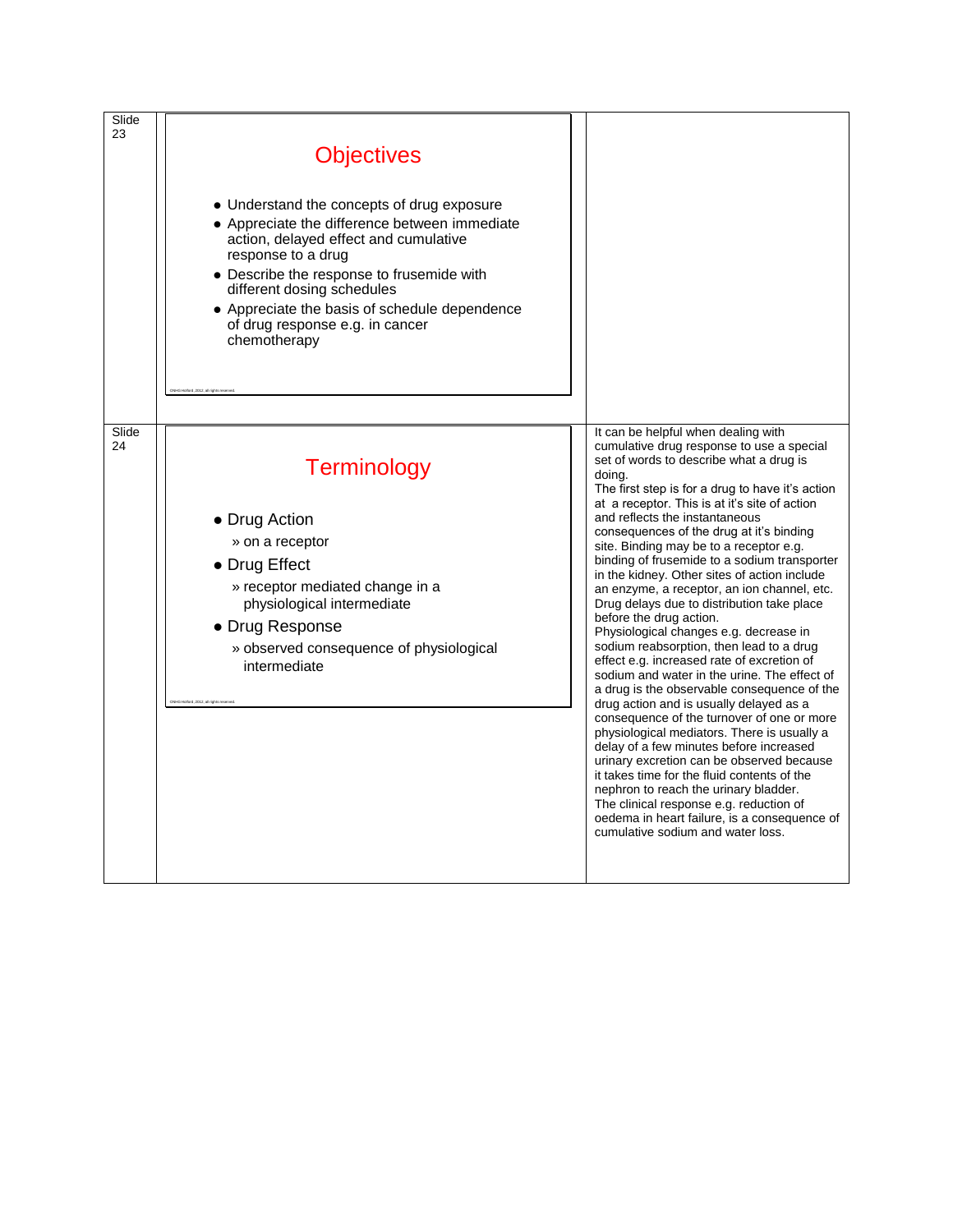| Slide<br>25 | <b>Drug Exposure</b><br>• Response is related to drug exposure<br>• Exposure Indicators<br><b>Concentration</b><br><b>Dose</b><br>• Area under Time vs Conc Curve (AUC)<br>Single Dose<br>Daily Dose Rate<br>• Average Steady State Conc (Css)<br><b>Cumulative Dose</b><br>• Area under Time vs Effect Curve (AUCe)<br>IHG Holford, 2012, all rights rese | The term drug exposure is commonly used<br>to describe the overall (or cumulative) dose,<br>concentration or effect leading to a clinical<br>response. Dose based measures of<br>exposure cannot account for<br>pharmacokinetic influences on the time<br>course of effect.<br>The area under the curve (AUC) is the<br>integral of drug concentration with respect to<br>time and thus, like dose, it does not contain<br>information to predict the time course of<br>effect.<br>The average steady state concentration<br>(Css) is closely related to AUC. It is the<br>AUC over a dosing interval divided by the<br>dosing interval. It also does not contain<br>information to predict the time course of<br>effect.<br>By observing an intermediate effect it is<br>possible to integrate the effect with respect<br>to time. This is the cumulative effect and<br>can be used to predict cumulative<br>responses. It is affected by changes in the<br>time course of concentration. |
|-------------|------------------------------------------------------------------------------------------------------------------------------------------------------------------------------------------------------------------------------------------------------------------------------------------------------------------------------------------------------------|--------------------------------------------------------------------------------------------------------------------------------------------------------------------------------------------------------------------------------------------------------------------------------------------------------------------------------------------------------------------------------------------------------------------------------------------------------------------------------------------------------------------------------------------------------------------------------------------------------------------------------------------------------------------------------------------------------------------------------------------------------------------------------------------------------------------------------------------------------------------------------------------------------------------------------------------------------------------------------------------|
| Slide<br>26 | <b>Acid Pump Inhibitors</b><br>• Gastric/Duodenal ulcers are dependent<br>on acid secretion<br>• Acid Pump inhibitors block gastric acid<br>secretion<br>» e.g. omeprazole<br>• Inhibition is due to irreversible binding<br>ford, 2012, all rights re                                                                                                     | One of the most common drug responses<br>reflecting cumulative drug action is the<br>healing of peptic ulcers. A peptic ulcer in the<br>stomach or duodenum is caused by the<br>action of gastric acid on the mucosa.<br>Drugs which block gastric acid secretion<br>reduce the exposure of the mucosa to acid<br>and allows healing of the ulcer.<br>Omeprazole is an irreversible inhibitor of the<br>gastric proton pump that is directly involved<br>in production of acid by the stomach.                                                                                                                                                                                                                                                                                                                                                                                                                                                                                             |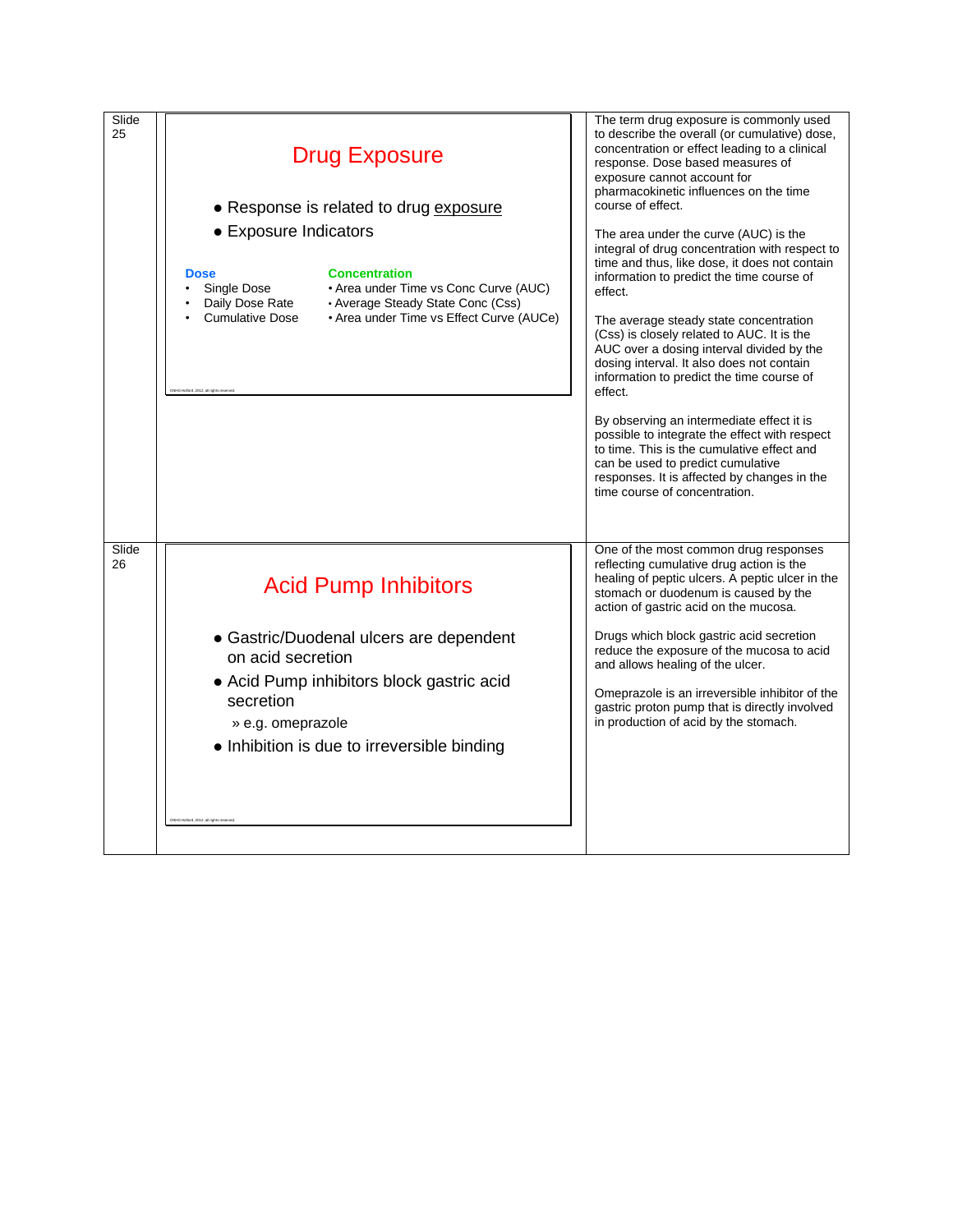| Slide<br>27 |                                                                                                                                                                                                                                                                                                                             |        |                                                                                                                                                                                                                                                                                                                                                                                                                                                                                                                                                                                                        |
|-------------|-----------------------------------------------------------------------------------------------------------------------------------------------------------------------------------------------------------------------------------------------------------------------------------------------------------------------------|--------|--------------------------------------------------------------------------------------------------------------------------------------------------------------------------------------------------------------------------------------------------------------------------------------------------------------------------------------------------------------------------------------------------------------------------------------------------------------------------------------------------------------------------------------------------------------------------------------------------------|
|             | <b>Acid Pump Inhibition</b>                                                                                                                                                                                                                                                                                                 |        |                                                                                                                                                                                                                                                                                                                                                                                                                                                                                                                                                                                                        |
|             | • Omeprazole is a prodrug                                                                                                                                                                                                                                                                                                   |        |                                                                                                                                                                                                                                                                                                                                                                                                                                                                                                                                                                                                        |
|             | • Metabolised under acid conditions to a<br>sulphenamide metabolite                                                                                                                                                                                                                                                         |        |                                                                                                                                                                                                                                                                                                                                                                                                                                                                                                                                                                                                        |
|             | • Sulphenamide forms a covalent disulphide bond<br>with cysteine which is part of the acid pump                                                                                                                                                                                                                             |        |                                                                                                                                                                                                                                                                                                                                                                                                                                                                                                                                                                                                        |
|             | • Restoration of acid secretion depends on<br>synthesis of new pump molecules<br>IHG Holford, 2012, all rights reserve                                                                                                                                                                                                      |        |                                                                                                                                                                                                                                                                                                                                                                                                                                                                                                                                                                                                        |
| Slide<br>28 | <b>Acid Pump Inhibitors</b><br>• Action<br>» inhibition of gastric acid pump<br>$\bullet$ Effect<br>» decreased acid secretion and increased<br>pH                                                                                                                                                                          |        | The action of omeprazole is to inhibit the<br>gastric acid (proton) pump. This happens<br>rapidly with negligible delay in relation to<br>plasma concentration. Because omeprazole<br>binds irreversibly to the pump the extent of<br>inhibition is determined by the cumulative<br>exposure to concentration (AUC). The<br>recovery of pump function is slow because it<br>requires the synthesis of a new pump<br>molecule in the absence of omeprazole.<br>The time course of effect of omeprazole can<br>be observed by sampling gastric acid fluid<br>and measuring acid secretion rates of pH of |
|             | • Response<br>» ulcer healing<br>CNHG Holford, 2012, all rights reserve                                                                                                                                                                                                                                                     | ulcer. | the stomach contents.<br>The clinical response to omeprazole occurs<br>when the ulcer is healed. This takes time<br>and is controlled by the turnover of<br>mechanisms involved in regenerating the<br>tissues that have been damaged by the                                                                                                                                                                                                                                                                                                                                                           |
| Slide<br>29 | Acid Pump Inhibition and AUC                                                                                                                                                                                                                                                                                                |        | The strong relationship between area under<br>the curve (AUC) for omeprazole and<br>inhibition of acid secretion is independent of<br>the method used to stimulate acid<br>production.                                                                                                                                                                                                                                                                                                                                                                                                                 |
|             | 100<br>acid secretion<br>90<br>80<br>70<br>60<br>Percent inhibition of<br>50<br>40<br>30<br>O Histamine stumulation<br>20<br>· Pentagastrin stimulation<br>10<br>$\circ$<br>100<br>10<br>$\,0\,$<br>Area under the plasma omeprazole<br>concentration-time curve (umol x h x l')<br>CNHG Holford, 2012, all rights reserver | x h.   | Complete inhibition of acid secretion occurs<br>when omemprazole AUC is above 3 umol/L                                                                                                                                                                                                                                                                                                                                                                                                                                                                                                                 |
|             |                                                                                                                                                                                                                                                                                                                             |        |                                                                                                                                                                                                                                                                                                                                                                                                                                                                                                                                                                                                        |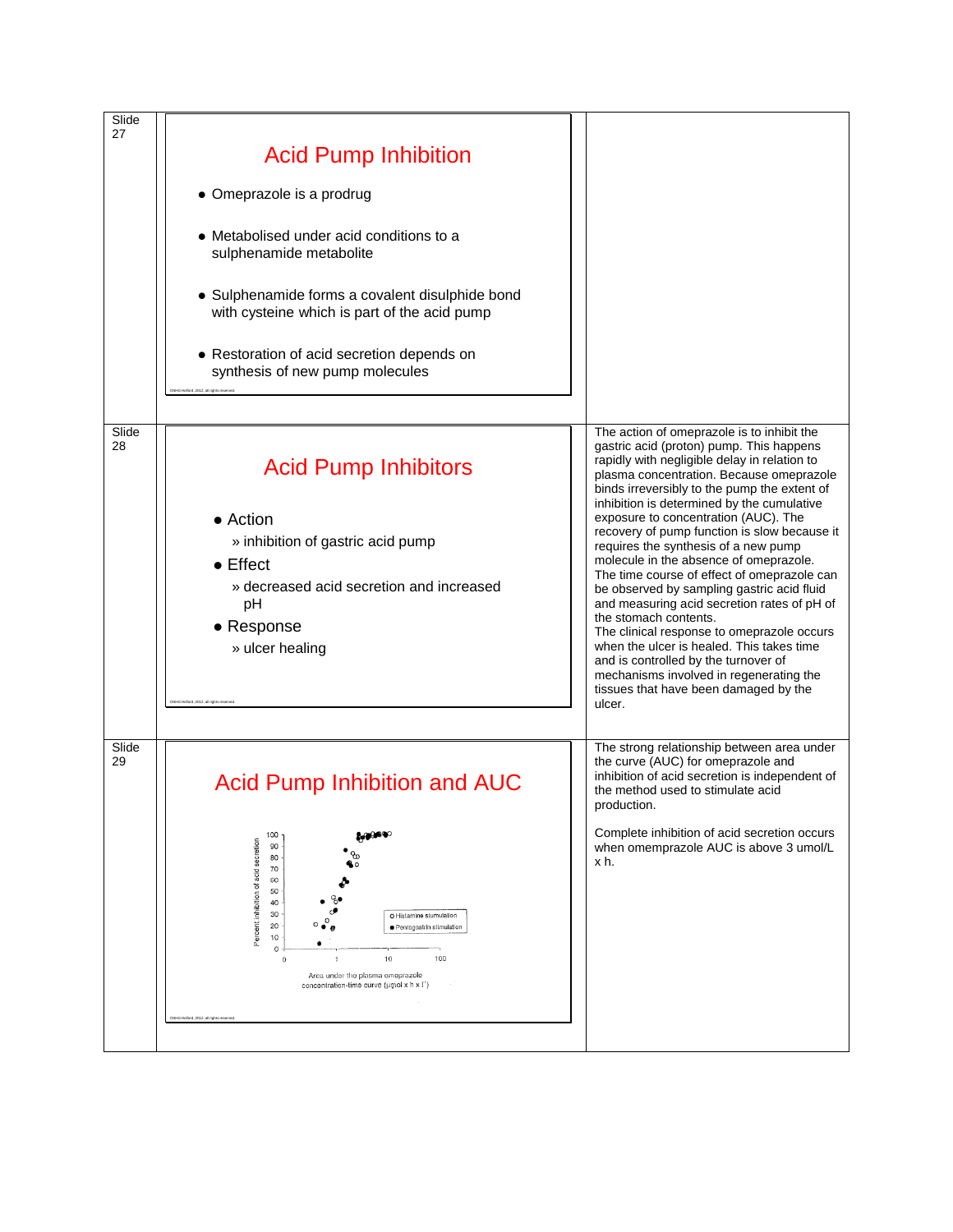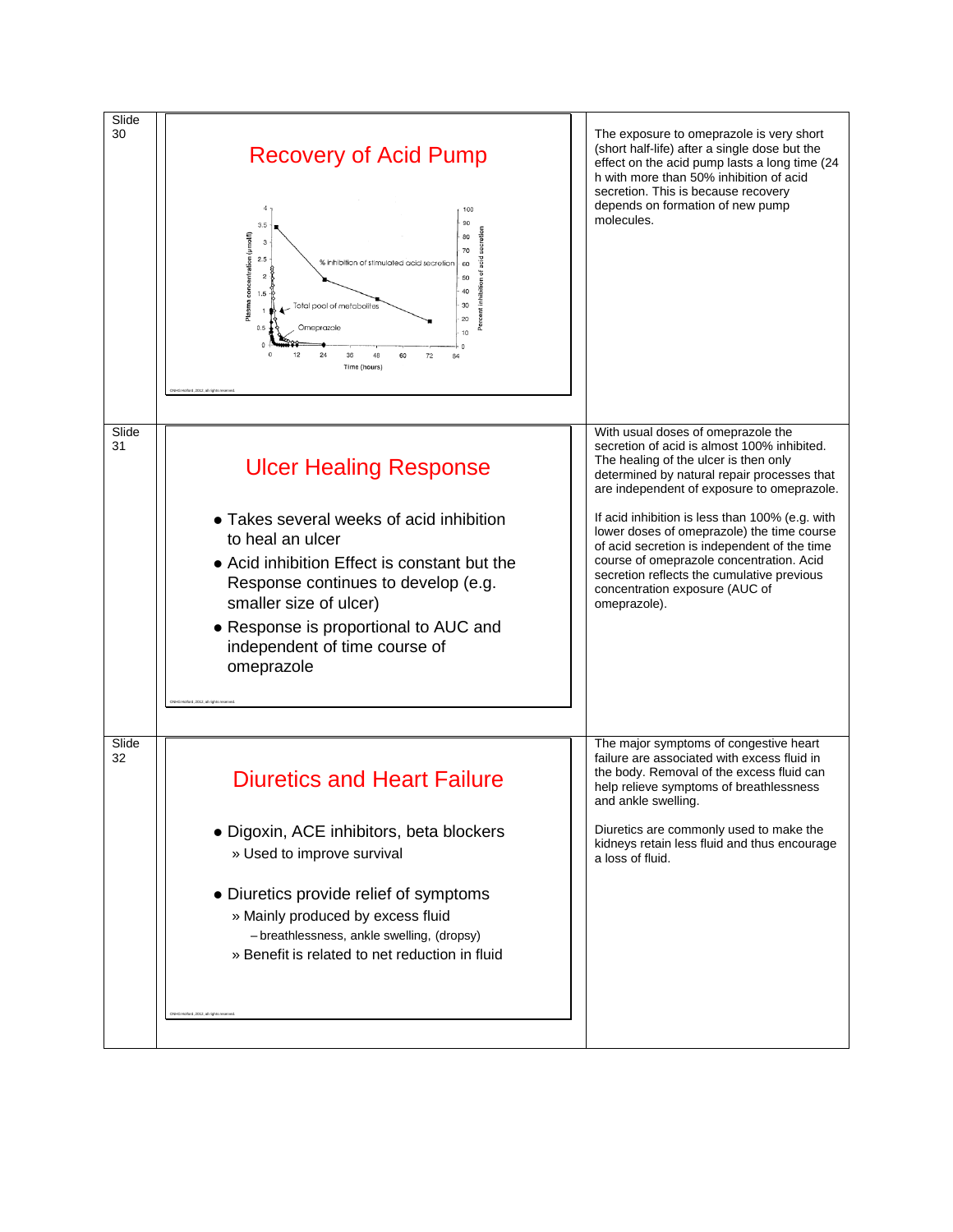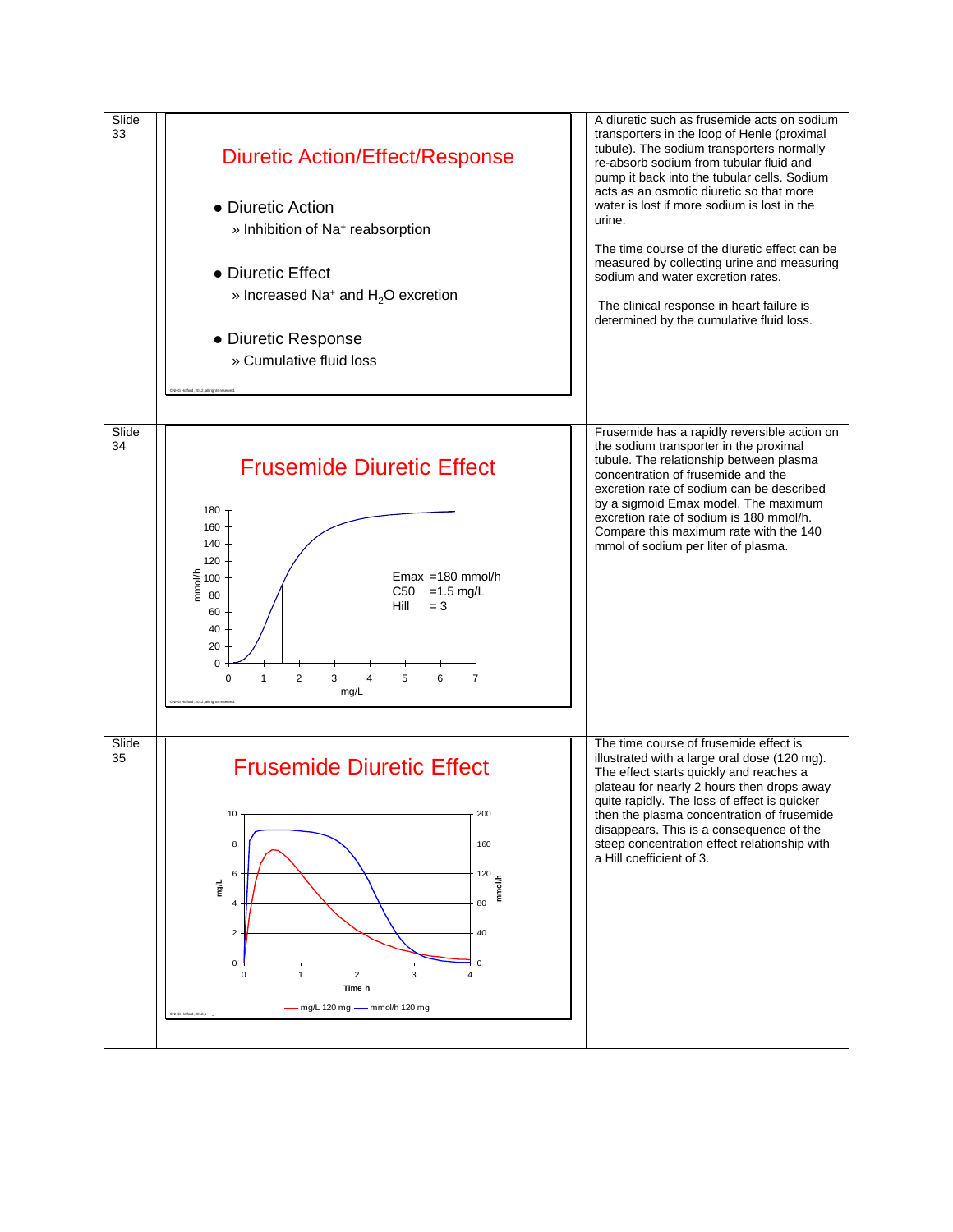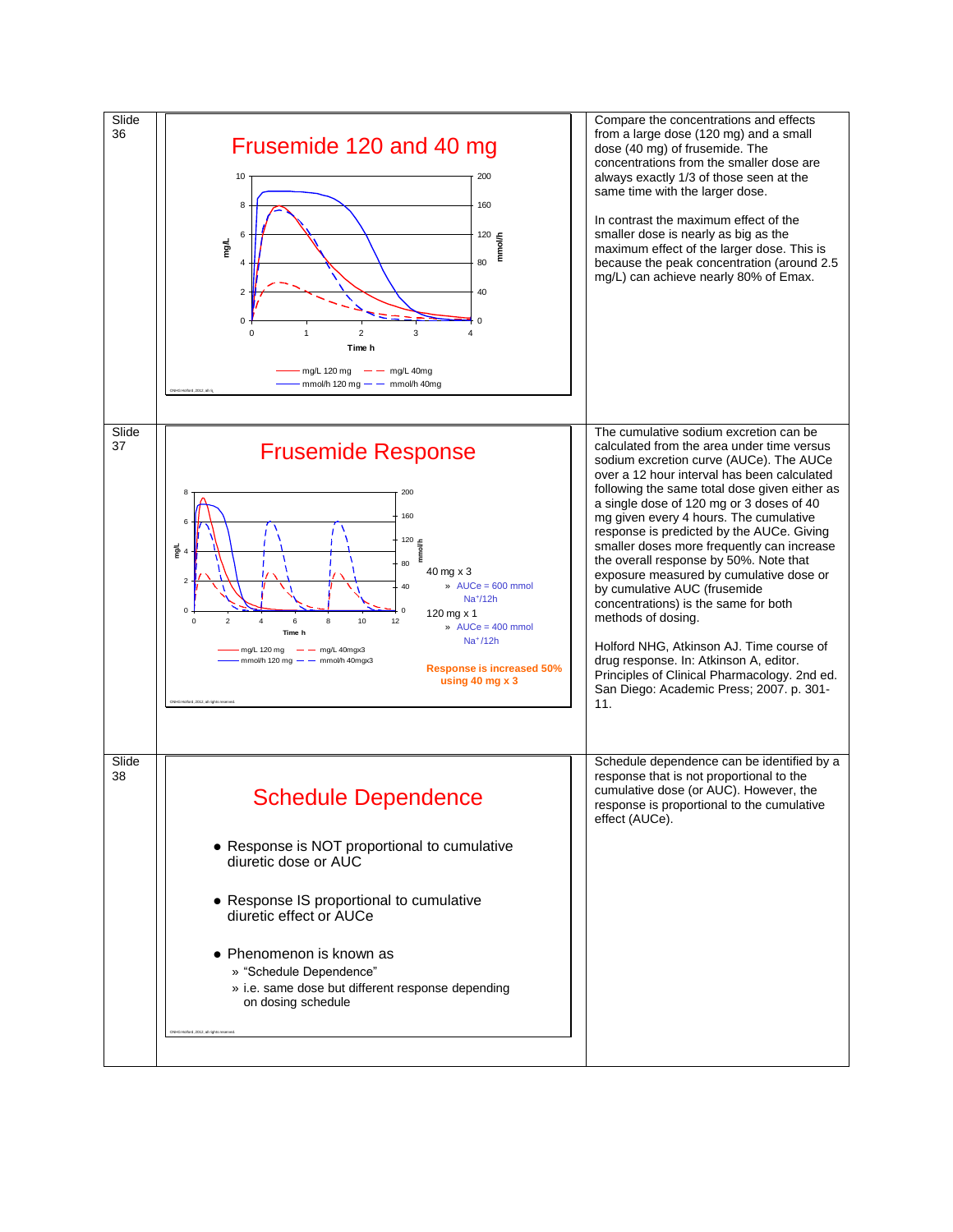